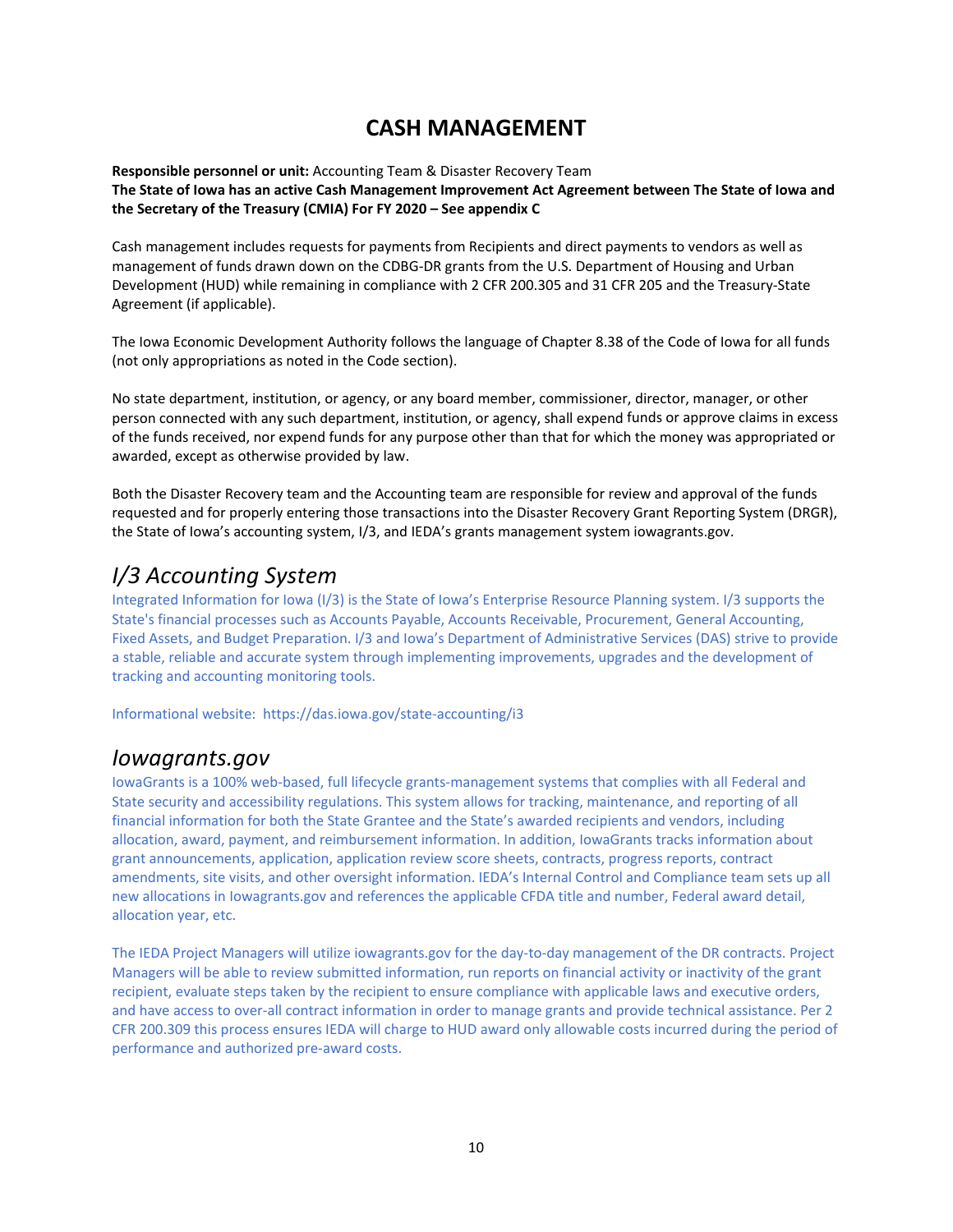# *Budgeting*

The state fiscal year runs from July 1 to June 30. The Accountant is responsible for determining the CDBG budgetary needs for inclusion in the overall IEDA budget. The IEDA budget is coordinated with the Department of Management, and is ultimately approved or denied by the State Legislature.

Budget categories are salaries and fringe, travel, supplies, postage, phone, rent, utilities, professional services, outside services, transfers, reimbursement to other agencies, equipment, indirect costs, refunds, and state aid.

# *Allocations and Obligations*

Per 2 CFR 200.302(b)(3) records that identify the CDBG‐DR allocation, authorizations, obligations and unobligated funds are recorded in iowagrants.gov, the Allocation Log (ALOG) and DRGR. Each grant from HUD is recorded in iowagrants.gov and funding opportunities are funded in accordance with the HUD approved CDBG‐DR Action Plan for eligible activities. Eligible Activities are submitted to IEDA through iowagrants.gov by units of local government. Only projects that demonstrate through application that they are to fund activities that meet the requirements of the program specific guidelines included in this document, are in compliance with all applicable statutory and regulatory provisions, and are cost reasonable and necessary as supported by application documents such as engineering or contractor estimates will be awarded. No projects will be funded for the general expenses to carry out responsibilities of State or local government. IEDA Disaster Recovery Project Managers and Disaster Recovery Team Leader review applications and make determinations of award or decline. For each contract for an awarded project, the activities are setup in iowagrants.gov in accordance with the awarded application (and any conditions by IEDA) and the contract budgets. In addition to iowagrants.gov, the IEDA maintains an Allocation Log (ALOG) in Excel for the DR grant. As contracts are executed with Recipients, contract award totals and administration amounts are recorded in this spreadsheet, as well as final costs. This log provides a cross check of the amount of money available in each program area, and the obligations of those funds. Each quarter, the amounts recorded in both the iowagrants.gov and the ALOG are reconciled with the Quarterly Performance Reports (QPR) and the DRGR budget per 2 CFR 200.302(b)(2). Amendments to contract budgets are also recorded. At contract closeout, amounts remaining undisbursed in each activity and the contract are deobligated, returning the funds to the program and making them available for other eligible activities. Located in the Appendices to this manual are:

- Allocation Log (ALOG)
- HUD Obligation/Expenditure Report from IowaGrants system

# *Request for Payment Process*

Recipients must submit a claim form through Iowagrants.gov and include a General Accounting Expenditure (GAX) form submitted to IEDA through iowagrants.gov. Direct payments to vendors are paid from submitted invoices through iowagrants.gov. All claims are reviewed and approved in accordance with the following responsibilities:

### *Recipient Requests*

The claim form is created by the Recipient in Iowa Grants for both administrative and program funds. The electronic version of the General Accounting Expenditure (GAX) form is submitted, along with a claim form, as funds are needed by recipients to make payment. The following are considered allowable expenditures for which funds may be requested:

- An allowable CDBG expenditure which has been incurred (paid out) by the recipient.
- An allowable CDBG expenditure for which the recipient has a bill on hand. For example, if the Recipient has an approved award to an individual, the Recipient may request the funds to pay out the award without first expending the funds.

The above applies to both program and administrative expenses. The Iowagrants.gov claim form serves as the documentation of a cost incurred. Original receipts and original signed GAX forms are maintained by the Recipient and reviewed at the time the project is monitored.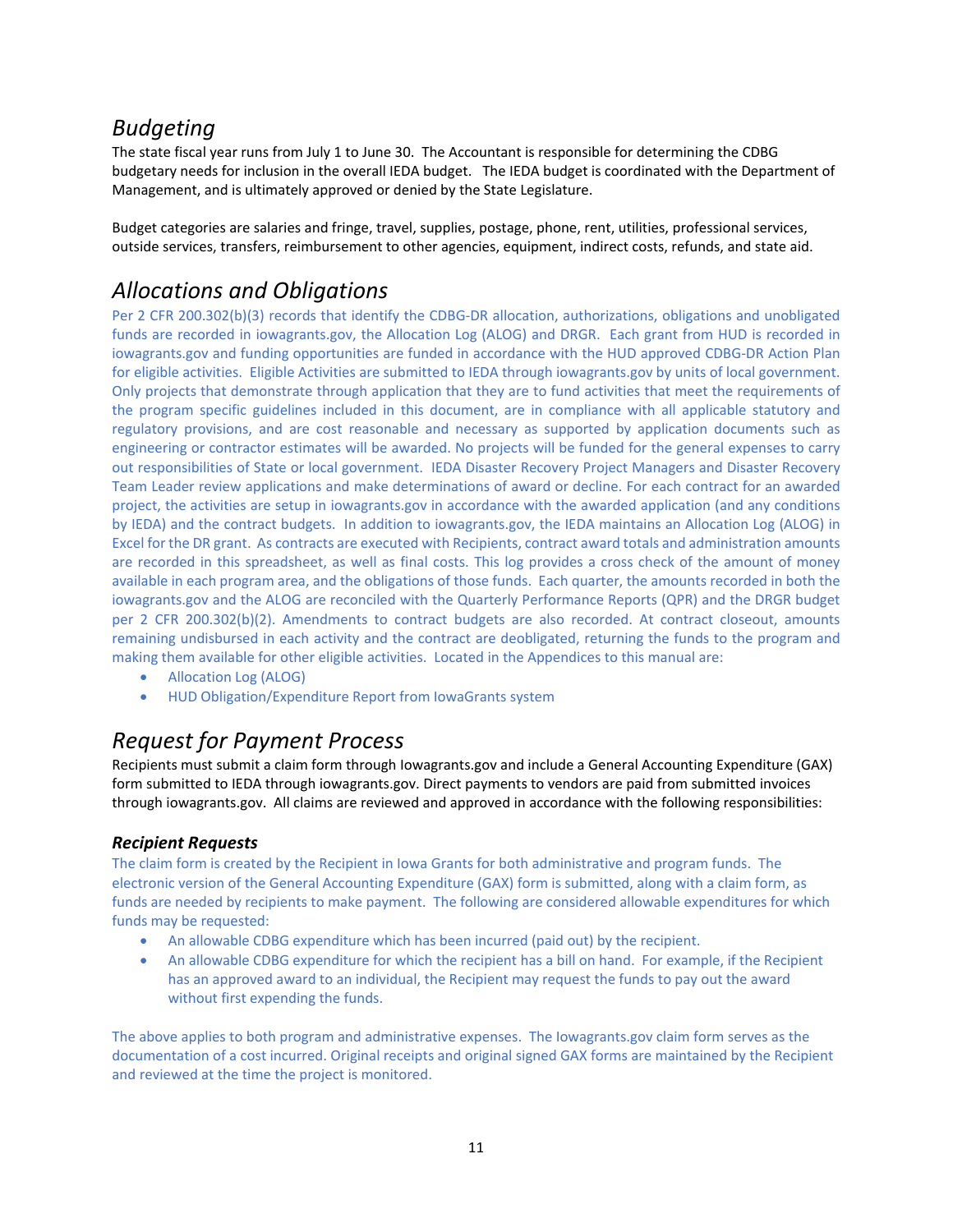Recipients are also tasked with submitting requests for reimbursement at least quarterly. If forms are to be signed by someone other than the individual(s) who signed the Grant Agreement, a "Signature Authorization for CEO Change" must be uploaded to Iowa Grants prior to the request for payment. Additionally, if recipients wish to name an alternative signatory, a "Signature Authorization for Alternative Signators" must be on uploaded to Iowa Grants.

#### *Claim Reviews*

Recipient & Contracted Services Reimbursement:

IEDA's Reimbursement Coordinator reviews all submitted claims and completes a Claim Review Checklist prior to approving each claim request. First and foremost this process insures that only allowable costs are incurred by the sub-recipient or IEDA contractor. This checklist verifies that that activities included in the draw match the contract, that balances are sufficient for a claim, the GAX documents the period in which the claims were included and verifies those are within the contract's period of performance, and the following are reviewed:

- Duplication of Benefits has been completed
- The draw(s) does not exceed the award (Need minus DOB)

The Community Investments team is responsible for the maintenance of data in all four of financial tools (iowagrants.gov, I/3, ALOG and DRGR). Each claim is recorded by activity. Iowagrants.gov documents budget amounts, current draw activity, cumulative draws, and remaining funds. Iowagrants.gov allows contracts to be suspended which would prevent claim creation.

After the review and approval of the submitted GAX and claim form by IEDA's Reimbursement Coordinator, the Reimbursement Coordinator prepares claims for Team Leader approval. Team Leaders review and approve all claims. Once Team leader has signed‐off on claims, the Reimbursement Coordinator initiates the claim in DRGR, and for separation of duties, sends the claim to IEDA's Fiscal Team. The GAX submitted to the Accounting team is the GAX of record, and subject to audit by State and Federal auditors**.**

The Accountant receives the GAX and validates that it has been authorized in accordance with the procedures noted above and reviews the funds requested for compliance with period of availability (contract in full force and effect) and budget restrictions. The GAX is also compared to the prior request and the contract to verify the vendor name, vendor code, request number, original grant amount, prior balance, and that remaining balance is adequate for the current request.

The GAX is entered into the State's accounting system (I/3) after it has been reviewed and approved by both the Community Development Division and Accounting staff and payment is issued. The State of Iowa uses fund C500 to account for administrative costs and fund 5000 for recipient payment for CDBG‐DR funds. The Fiscal team then transfers the funds from the State to the Recipient. The Fiscal team sends the recipient the state warrant or separate notification that a direct deposit is occurring.

#### IEDA Incurred Costs:

IEDA receives invoices for such items as newspaper publishing charges, room rental, and meeting supplies. These items are purchased as needed.

When an invoice is received, it is received by the person who ordered the item/requested the work and a GAX form is completed. The GAX form and invoice are forwarded to the Community Development Division Administrator or Coordinator for their review and approval as evidenced by their signature on the GAX. The form is then forwarded to the Accountant on the Accounting team for their review and approval, as evidenced by their initials. The GAX form is reviewed by the Accountant for allowability and appropriate coding. The GAX is then entered into the I/3 by the Accounting Tech and payment is processed/issued.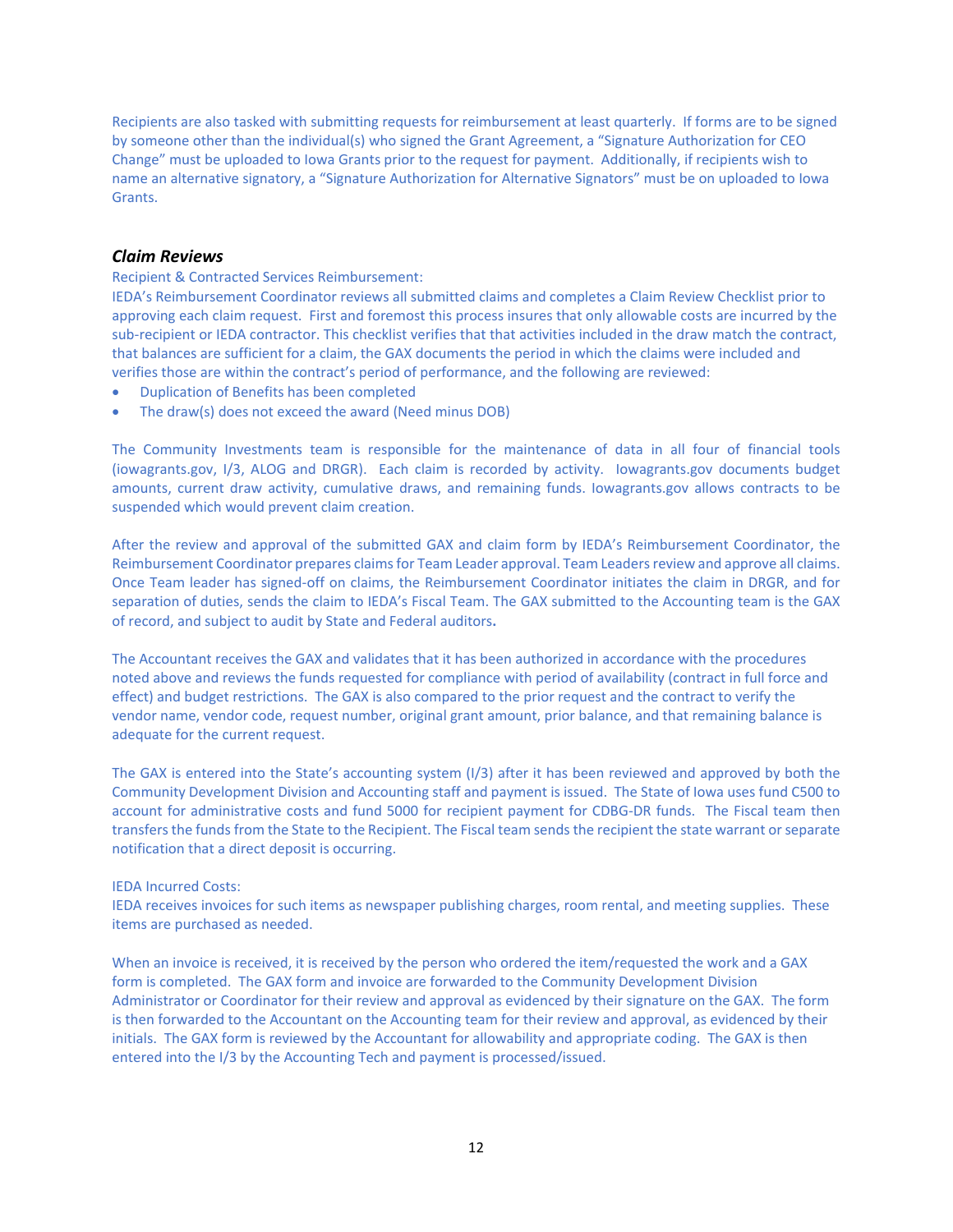In addition to the items noted above, office supplies and furniture may also be purchased. These items are purchased through the Master Contract the State of Iowa has with Office Max or through Iowa Prison Industries (for office furniture) after a request is made by a member of the Community Development team. This request can be made via email or by paper form completed by the person requesting the item. Furniture purchases must be approved by the Division Administrator or Coordinator. When the item is received the Accounting team ensures that the item ordered is what was received and payment is processed. Payment approval by the Accountant is evidenced on I/3 via electronic approval.

### *States Request for Federal Funds*

The Accounting team group is responsible for drawing down funds on the DR‐CDBG from HUD in compliance the standards below that meet the requirements of subpart B of 31 CFR Part 205. The major requirements of subpart B of 31 CFR Part 205 are:

- A State must minimize the time between the drawdown of Federal funds from the Federal government and their disbursement for Federal program purposes.
- A Federal Program Agency must limit a funds transfer to a State to the minimum amounts needed by the State and must time the disbursement to be in accord with the actual, immediate cash requirements of the State in carrying out a Federal assistance program or project.
- The timing and amount of funds transfers must be as close as is administratively feasible to a State's actual cash outlay for direct program costs and the proportionate share of any allowable indirect costs.
- States should exercise sound cash management in funds transfers to subgrantees in accordance with OMB Circular A‐102 (For availability, see 5 CFR 1310.3.).

### *Cash Management Improvement Act Agreement (CMIA)*

The Iowa Economic Development Authority (IEDA) has a CMIA agreement to implement Section 5 of the Cash Management Act of 1990, as amended. IEDA will apply the cash management rules that apply to IEDA's Community Development Block Grant Funding (CFDA #14.228) which is subject to the State of Iowa Treasury‐State agreement to the Disaster Community Development Block Grant Funding (CFDA #14.228). These rules require that funds received from the federal government be expended within three business days and also that funds requested by the Iowa Economic Development Authority are the minimum amounts needed by the state and are in accordance with the actual, immediate cash requirements of the State in carrying out the Disaster Resiliency Community Development Block Grant Funding. The timing and amount of funds requested will be as close to the State's actual cash outlay for program and administrative costs as feasibly possible.

Program funds are receipted into and spent from fund 5000. Administrative funds (including payroll) are receipted into and spent from accounting string fund C500. All funds are provided to Recipients on a reimbursement basis.

The IEDA accounts are administered at the Department of Administrative Services (DAS) via the Integrated Information Iowa (I/3) is the State of Iowa's Enterprise Resource Planning system. I/3 supports the State's financial processes such as Accounts Payable, Accounts Receivable, Procurement, General Accounting, Fixed Assets, and Budget Preparation. I/3 and DAS strive to provide a stable, reliable and accurate system through implementing improvements, upgrades and the development of tracking and monitoring tools.

IEDA processes all payments through the I/3 system and in accordance with the CMIA agreement. IEDA's Accounting Department interact with the 1/3 system based on the claims submitted by sub-recipients and IEDA's costs incurred.

In Section 6.2 Description of Funding Techniques of the CMIA agreement it states: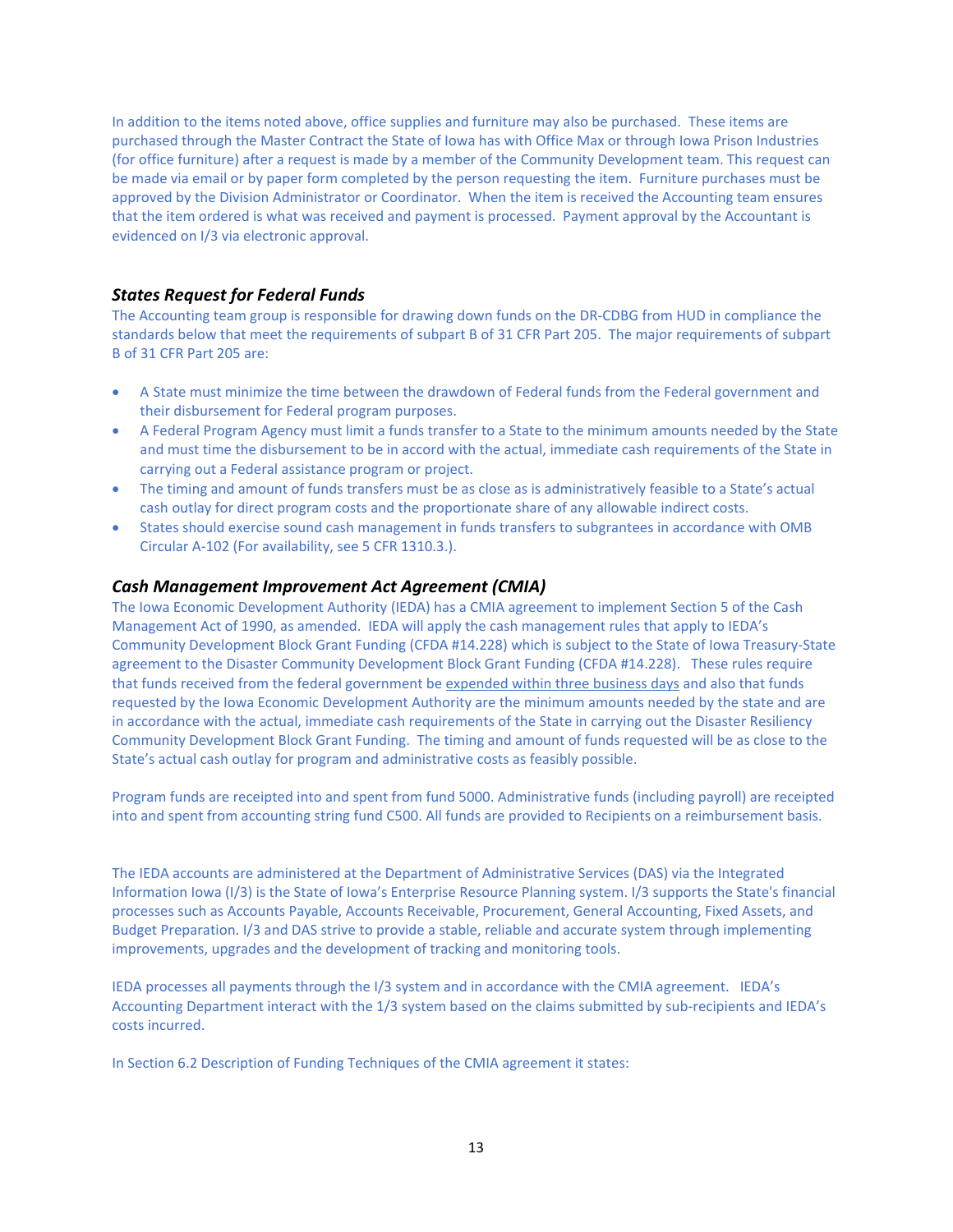Post-Issuance: The State shall request funds such that they are deposited in a State account after the State issues checks, but before the checks clear. The request shall be made in accordance with the appropriate Federal agency cut-off time specified in Exhibit I The amount of the request shall be the amount of the disbursement.

Pre-Issuance: The State shall request funds such that they are deposited in a State account not more than three business days prior to the day the State makes a disbursement. The request shall be made in accordance with the appropriate Federal agency cut‐off time.

Both DAS and IEDA Accounting provide a cross check on each system to ascertain that federal funds deposited are utilized in a manner to minimize the time elapsing between the receipt of funds from the Federal government and the transfer of funds to the subrecipients.

Once the funds are deposited by HUD, DAS transfers the funds via electronic funds transfer (EFT) into the sub‐ recipient's bank account. The EFT form is required to be filled out and submitted as part of the award process to minimize the time elapsing between receipt of federal funds and the transfer of those funds to sub‐recipients.

#### *Program Funds*

Reimbursement Coordinator reviews claims submitted through iowagrants.gov, approves claims per Claim Review Checklist and prints 3 copies for additional approval by Division Coordinator. Reimbursement Coordinator prepares "CDBG Funding, Draws – Disaster List of Requests to Fiscal" and a "CDBG‐Funding, Draws‐Disaster to FISCAL for DRGR" (reports). Reports along with approved claims are forwarded to the Accountant.

The Accountant logs onto DRGR and enters the dollars for each activity based on the "Draws‐Disaster to FISCAL for DRGR" report. The Analyst creates a voucher in DRGR and returns the voucher and report to the Reimbursement Coordinator to approve in DRGR. Once approved, Reimbursement Coordinator copies "print approval screen" from DRGR and forwards to Accountant.

The Accountant then prepares a Cash Receipt on the State's Accounting system (I/3). The cash receipt is approved by the Accounting Tech 3 and forwarded to the State Treasurer's Office. When the funds from HUD reach the state's bank account the cash receipt is approved by the State Treasurer's Office. The Accountant then modifies the cash receipt to move the funds to the correct accounting string. The modified cash receipt is then approved by the Accountant and Accounting Tech 3. State Accounting then approves the cash receipt. A copy of the completed cash receipts in addition to the DRGR printouts and "Draws‐Disaster to FISCAL for DRGR" and "Draws – Disaster List of Requests to Fiscal" documenting all the approvals is maintained by the Accountant.

#### *Administration Funds*

Administration accounts related to the FCDBG are reviewed on a bi‐weekly basis by the Accountant. The Accountant must review all requests for payment that are processed through the administration account so all costs that have been incurred during the two weeks have been deemed proper and allowable.

Every other Thursday the Accountant summaries all activity in the FCDBG administration account and determines how many dollars to draw. This determination is based on prior history and approximate payroll costs. The Accountant completes a "Administration Draw" form and enters this information into DRGR. Supporting documentation for this amount is retained on a spreadsheet summarized by fiscal year. The voucher number from DRGR is noted on the "Administration Draw" form in additional to the date and the Analyst's initials. The "Administration Draw" form and a screen print from DRGR and then forwarded to the EO2 or DA for approval of the draw. Upon approval, the Accountant prepares a CR which follows the same process as the Program Funds.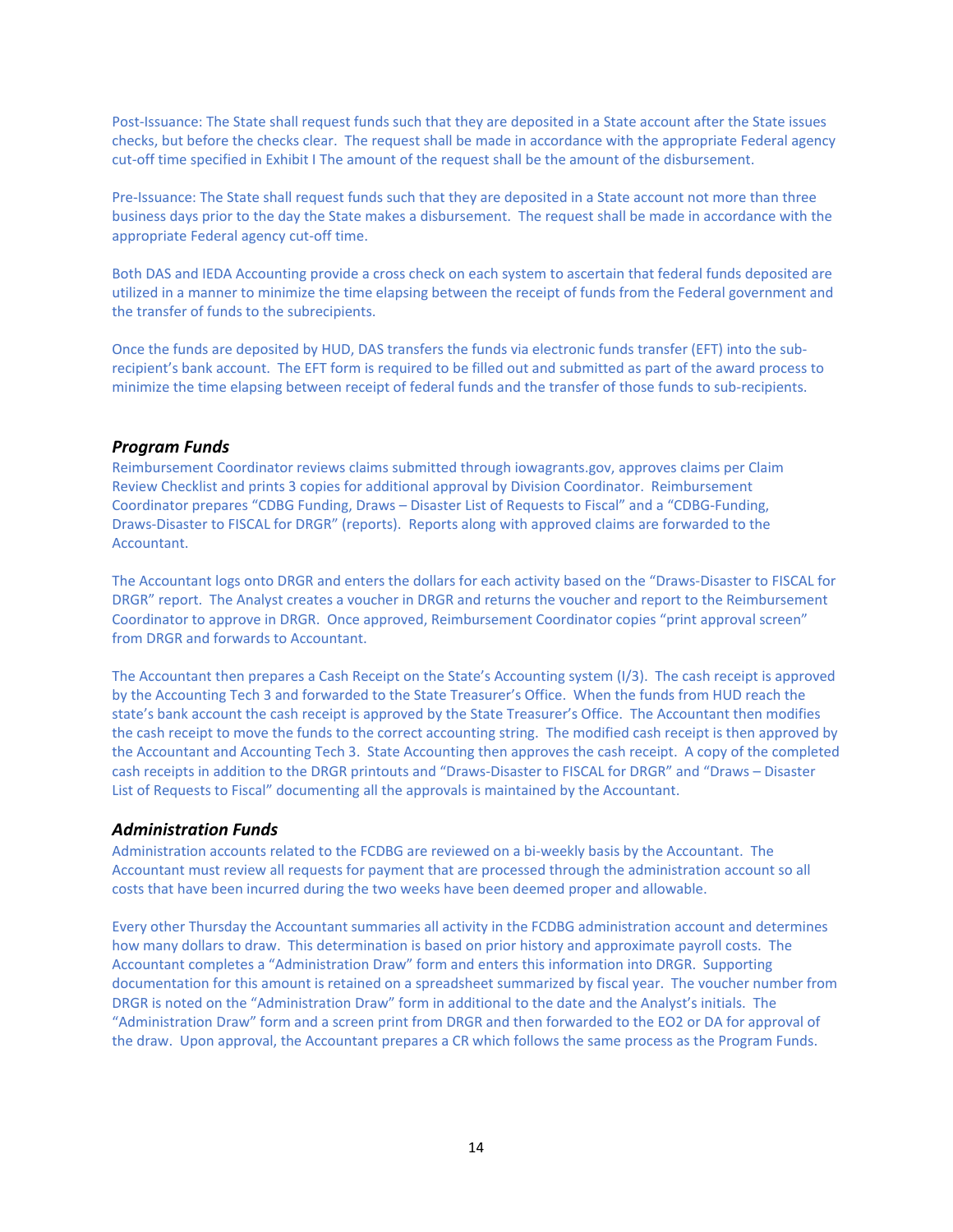All CBDG administrative funds (CDBG, CDBG‐DR and CDBG‐NDR) are drawn every other Thursday‐Monday to comply with the Cash Management Improvement Act payroll warrant requirements regardless of if the program is subject to the Act.

### *Advance Payments*

The State will not seek advanced payments for any activities under this program. However, in the event that advance funds are received the funds are received by the Treasurer of State and held per Code of Iowa Chapter 12C. Furthermore, all state recipients will be required to include costs prior to requesting funds, as such no recipients will request or receive advance payments. Therefore, at the end of the recipient's project contract there will not be any re-payment of unspent funds necessary to collect.

# *Collections & Improper Payments*

If the Grantee discovers an improper payment was made the Reimbursement Coordinator will notify the Recipient and the improper payment will be corrected on the next claim form. The Reimbursement Coordinator maintains a file of the Claim Review Checklists.

Improper payments will result in increased scrutiny for future claims. IEDA may require all claim support documentation including invoices or timesheets for all costs included to be submitted with GAX and claim forms. If improper claims are unable to be substantiated or remedied through the next claim, the Articles of the recipient's contract related to "Default and Remedies," "Suspension" and/or "Termination" may be enforced by IEDA.

### **Improper Payment process at Recipient level**

- 1. Each Recipient will develop policies and procedures to address how Recipient will audit disaster awards including detecting general over disbursement and eligibility of awards.
	- ‐ General over disbursement: Administrative entity disbursed more than the applicant was eligible to draw (disbursed more than the award/contract amount or award was calculated incorrectly therefore the administrative entity disbursed more funds than the applicant was eligible to draw).
	- ‐ Eligibility over disbursement: a) Administrative entity disbursed funds to an applicant that was not eligible to receive assistance (i.e. applicant is not an LMI household) or b) Eligible applicant did not provide required program documentation or meet contract terms of forgiveness requirements (i.e. did not sign Subrogation Agreement)
- 2. If it is detected that the Recipient provided funds in excess of what the applicant was eligible to receive, the Recipient may immediately repay the excess funds to the state.
	- The Recipient must also document in the applicant file detailing the reason for the over disbursement of funds
	- The applicant file should clearly identify the name of the program through which the funds were provided to the applicant, the dollar amount provided and the portion of the funds deemed over disbursed.
- 3. If the Recipient determines the applicant did not meet contract or program eligibility requirements, the Recipient must recapture the funds using their established policy/procedures. The Recipient's recapture policy/procedures must contain at a minimum the following:
	- Documentation of reason(s) for recapture
	- 30-day notice requiring repayment options and opportunity to cure:
		- o Repayment amount
		- o Partial repayment request for repayment plan (installments) request is sent to IEDA for approval including financial supporting repayment plan).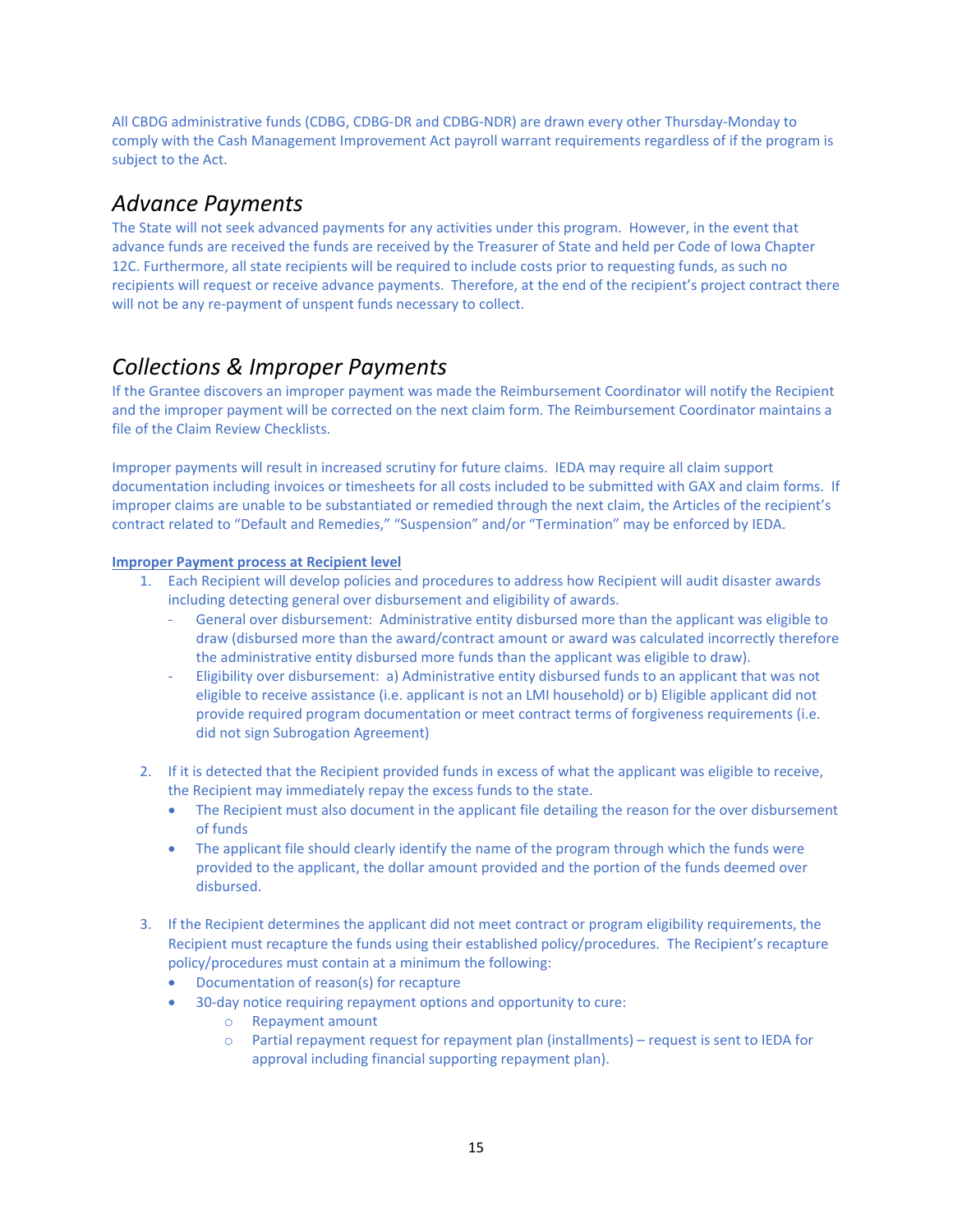- o Appeal process, contesting repayment. An applicant may appeal to the Recipient. Recipient gathers additional information regarding the appeal and makes a determination. Recipient forwards appealed determination to IEDA.
- If a notice is returned the Recipient will take action to locate the applicant.
- Recipient sends 15-day notice & demand for repayment with opportunity to cure, if no response from 30‐day notice.
- If fraud is suspected, the file is turned over to IEDA immediately.
- 4. If Recipient has not recaptured funds by locating applicants and sending notices, Recipient may make a formal request to IEDA to initiate collection and/or legal actions for specific applicants. (note: IEDA will only take assignment on an enforceable lien/contract). Recipient submits:
	- A request to initiate collections and legal action for specific applicants, approved by the City Council/Board of Supervisors;
	- An "Assignment of Contract" signed by City/County official
	- Summary of reason(s) for recapture of funds and collection actions taken by the Recipient;
	- Copy of applicant file including original signed contract between applicant and Recipient, signed contract documents, applicant name, address and contact information; demand notices sent to applicant and correspondence and/or results of notices; copy of bankruptcy notification if applicable.
- 5. Recipient sends repayment or the file (in the event the funds were uncollectable) to IEDA. Repayments are returned on a claim form accompanied by a completed Return of Funds Form.

#### **IEDA process for Improper Payment of disaster funds**

1. IEDA monitoring of the Recipient recapture process.

• The IEDA project manager will review the Recipient's recapture policies and procedures through a desktop monitoring prior to the first construction draw.

2. IEDA Collections Manager follows IEDA collections process:

- If the Recipient has notified IEDA of suspected fraud. IEDA will provide information to the Iowa Attorney General.
- IEDA reviews the Recipient's collection/attempts to collect over disbursed funds to ensure an attempt to contact the recipient has been made.
- Where applicable, IEDA may attempt to recoup or recover funds or assets.
- IEDA reviews any requests for payment terms other than full and immediate repayment and request additional documents as applicable.
- IEDA may recommend a charge-off, if one of the following conditions occurs.
	- ‐ Funds to be recaptured are less than \$100.
	- Recipient of funds has very little or no means to repay with no assets that can be garnished.
	- Costs of collection would exceed the payment due amount.
	- Recipient cannot be located.
- If legal action is required, IEDA Director approves prior to forwarding to collection attorneys.
- **IEDA documents resolution of all State-handled collection cases.**

# *Timesheet Approval‐ IEDA Employees*

Timesheets are completed bi-weekly by each employee and show the breakdown of time spent by an employee on disaster related activities. Employees must sign/certify their timesheet and submit to the supervisor for approval. The timesheets are forwarded to the Human Resource Associate where they undergo review and employee leave balances, etc, are monitored and updated.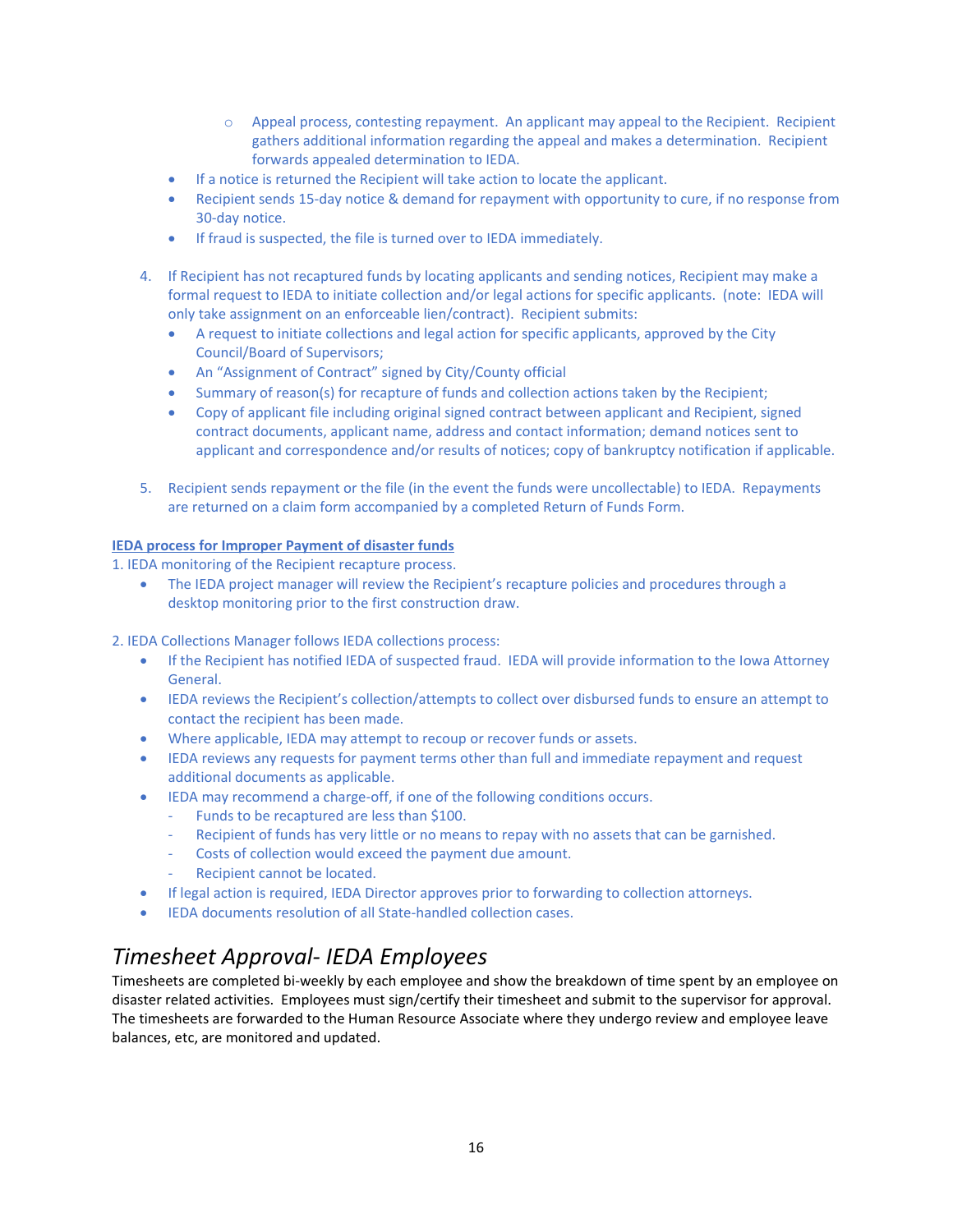# *Period of Performance and Authorized Pre‐award Costs*

IEDA will ensure it will charge to HUD only allowable costs (except as described in 200.461, Publication and Printing costs) incurred during the period of performance and authorized pre‐award costs per 2 CFR 200.309.

In addition, IEDA follows 2 CFR 200.458 which states pre-award costs incurred prior to the effective date of the Federal award directly pursuant to the negotiation and in anticipation of the Federal award where such costs are necessary for efficient and timely performance of the scope of work. Such costs are allowable only to the extent that they would have been allowable if incurred after the date of the Federal award and only with the written approval of the Federal awarding agency.

IEDA will limit all pre‐award costs to those costs incurred and paid by the State only. Such costs include administrative time for IEDA staff for the establishment of the 2019 CDBG‐DR programs, and costs associated with three technical services contracts:

1. Duplication of Benefits (DOB) technical assistance to develop necessary compliance requirements for program guidelines, and;

2. Design Consultation technical assistance to provide high performance building and storm water management design services to CDBG‐DR applicants, and;

3. Home Energy Rating System (HERS) rater consultant to assist with early design concepts for high performance housing construction.

IEDA ensures that only allowable costs are charged to HUD in a variety of ways.

### *Program Income and Recaptured Funds – Timing of Use*

All funds are provided to Recipients on a reimbursement basis. Although no revenue‐generating activities are anticipated to be undertaken with DR funds, the iowagrants.gov management system is set up to track program income. Should this occur, program funds are not allowed to be drawn until all program income has been expended. recapture of funds (funds returned to the State as a requirement of a Term of Affordability, after a National Objective has been met) will be treated in the same manner as program income.

When funds are returned to the state through repayment, recapture or insurance proceeds, and current incoming draws are not anticipated in the short-term, in order to comply with all first-in, first-out policies, the funds will be receipted as Program income, to be reobligated to future eligible projects.

The IEDA does not anticipate gross income earned by the Recipient that is directly generated by a supported activity or earned as a result of the CDBG‐DR Award during the period of performance. If the situation arises the following steps will be taken to ensure reconciliation of program income with all accounting systems;

If the activity is still open in IowaGrants and DRGR:

- Recipient will report, via IowaGrant's normal claim process, the amount of program income earned.
- Recipient will disburse and report through IowaGrants, funds available from program income prior to drawing additional program funds.
- IEDA will not approve claims in iowagrants that don't take into account first the expenditure of reported program income.
- Presumably at the end of the contract there will be an amount of un-drawn funds equal to the amount of Program Income received, this will be deobligated by the State at the activity closeout.

If the activity is closed in Iowagrants and DRGR, but the HUD Grant with the State is still open:

- The Recipient will mail the payment to IEDA with the contract and Activity number in the Memo Line
- The IEDA will deposit the funds and enter program income into DRGR
- The State will expend the funds on the first CDBG‐DR eligible claim in iowagrants and DRGR
- As Activities close, if there is a remaining balance resulting from the use of Program Income, this will be deobligated by the State at the activity closeout.